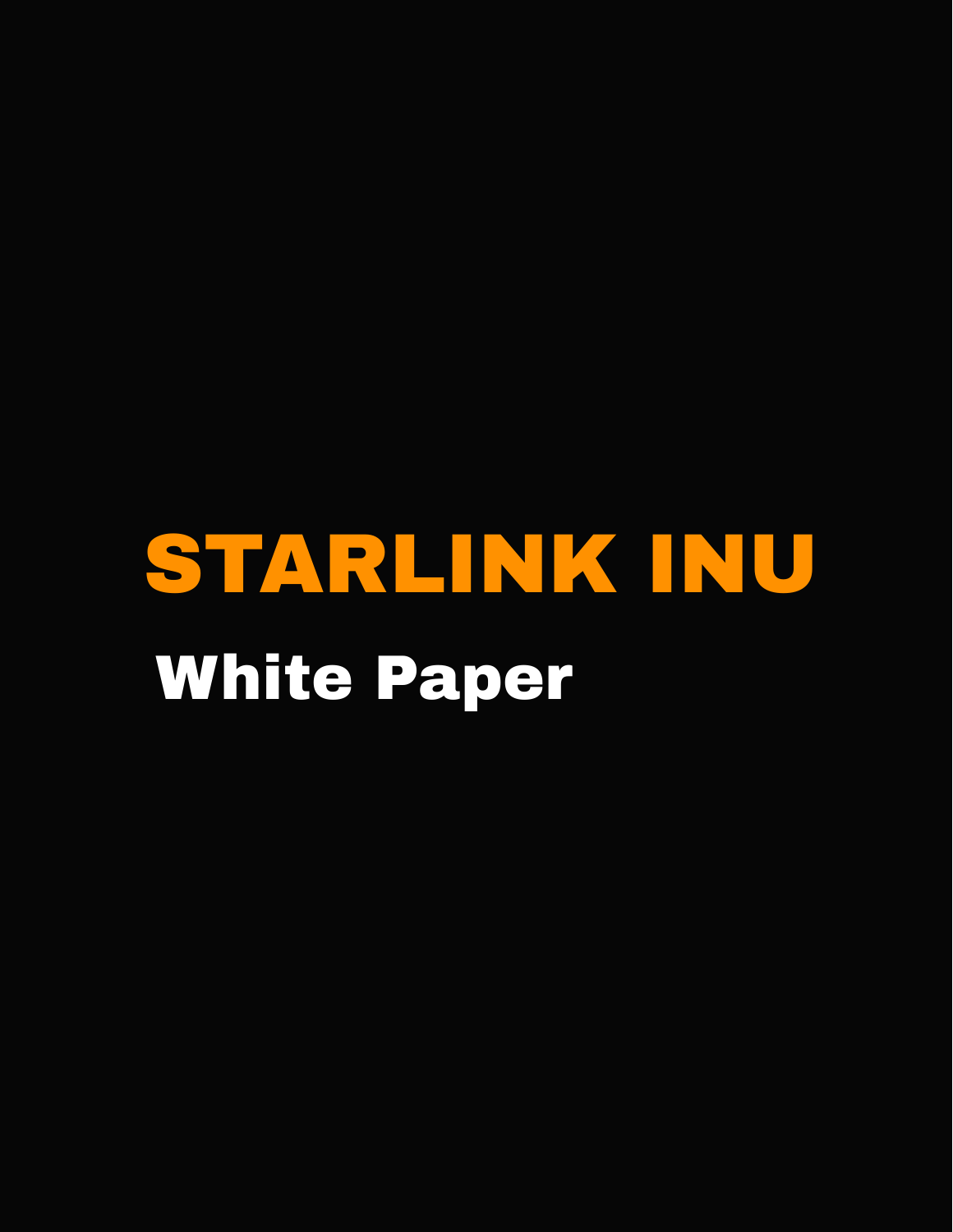# TABLE OF CONTENTS

**Introduction to Starlink Inu**

**CRO Rewards**

**Tokenomics**

**Roadmap and Future Prospects**

**Project Dev Team**

3 4 5 6 7 **Socials** 8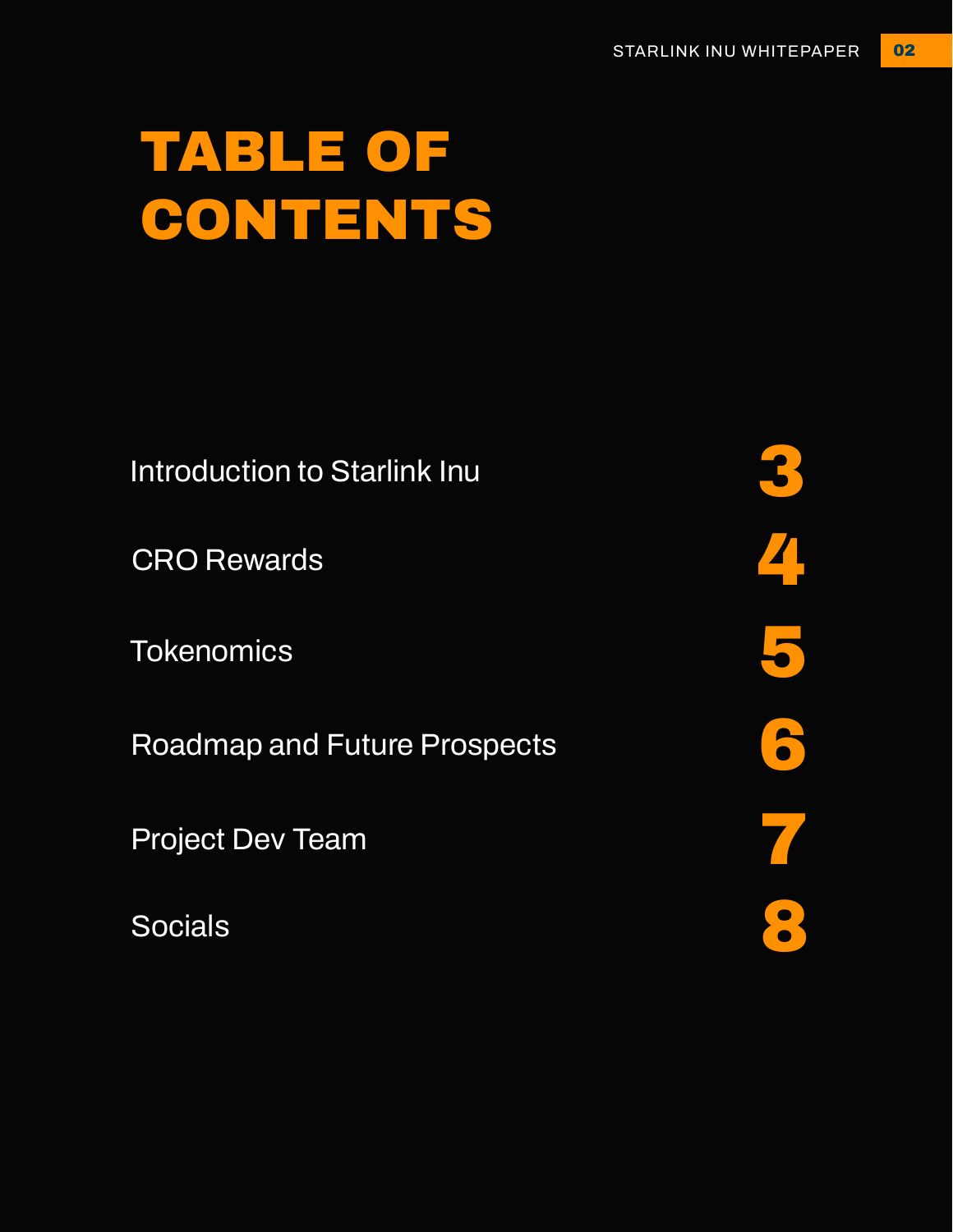# INTRODUCTION TO STARLINK INU



Starlink Inu was established on the principle that holders and community members have full control of their money, investment, and destiny. Our token sets itself apart from other digital currencies by being the first \$CRO rewards token on the Binance Smart Chain. We are empowering our holders and members from all around the world to have an opportunity to achieve passive income through our game changing smart contract and rewards system.

Our project is inspired by the technological advances that bring people, from different areas of the world, together much like what the Starlink Satellite operated by Elon Musk's SpaceX is attempting to do. We believe that with our vibrant community, crypto investors can find a virtual environment that they can call home and belong in.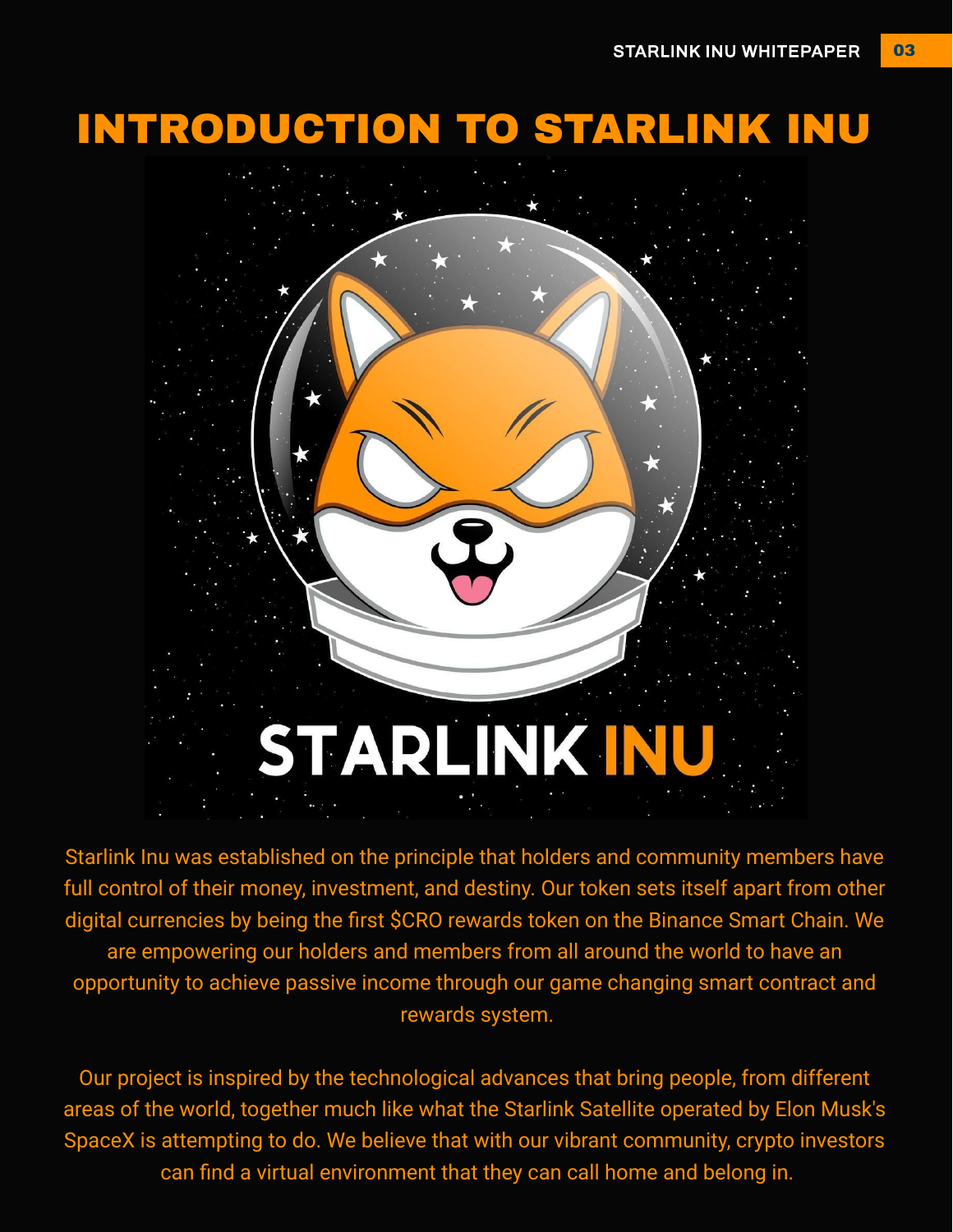# THE FIRST EVER \$CRO REWARDS TOKEN ON BSC



图

\$CRO is the native token of the Cronos Chain and Crypto.com Exchange. Cronos is the first Ethereum-compatible blockchain network built on Cosmos SDK technology.

Crypto.com is the world's fastest growing cryptocurrency platform in the world boasting 10 million users and aim to have 1 billion users and become one of the top 20 global brands. It's the 18th largest cryptocurrency by Market Cap and has the strongest potential to break the top ten this year

By holding \$StarlinkInu, you are earning passive income in \$CRO proportionate to the amount of tokens you hold. Your share of total supply is calculated vis-à-vis the 5% rewards on each buy and sell transaction and will be delivered to your wallet daily and eventually, automatically, through our DAPPs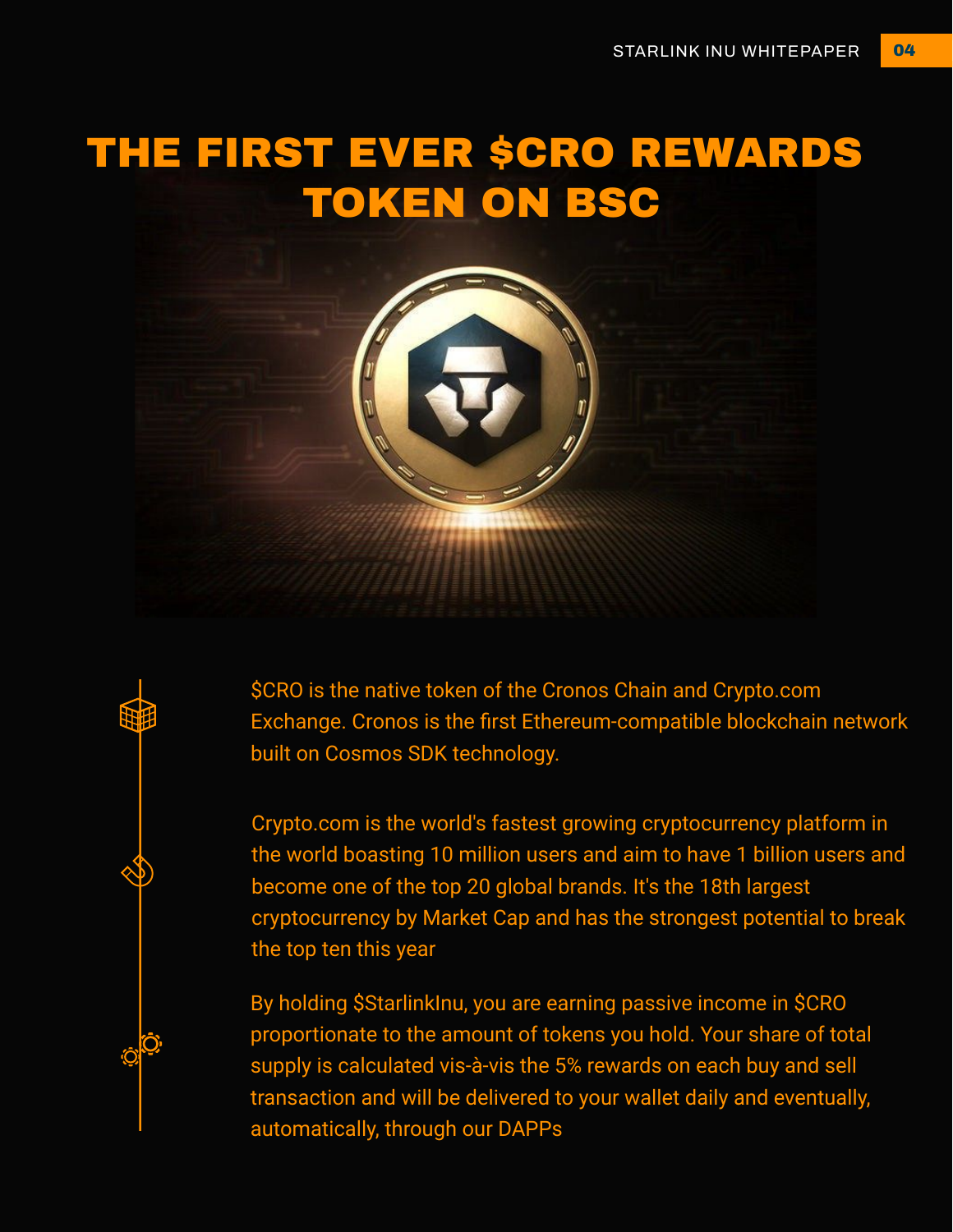#### TOKENOMICS Total Supply: 100,000,000 Max Wallet: 1%

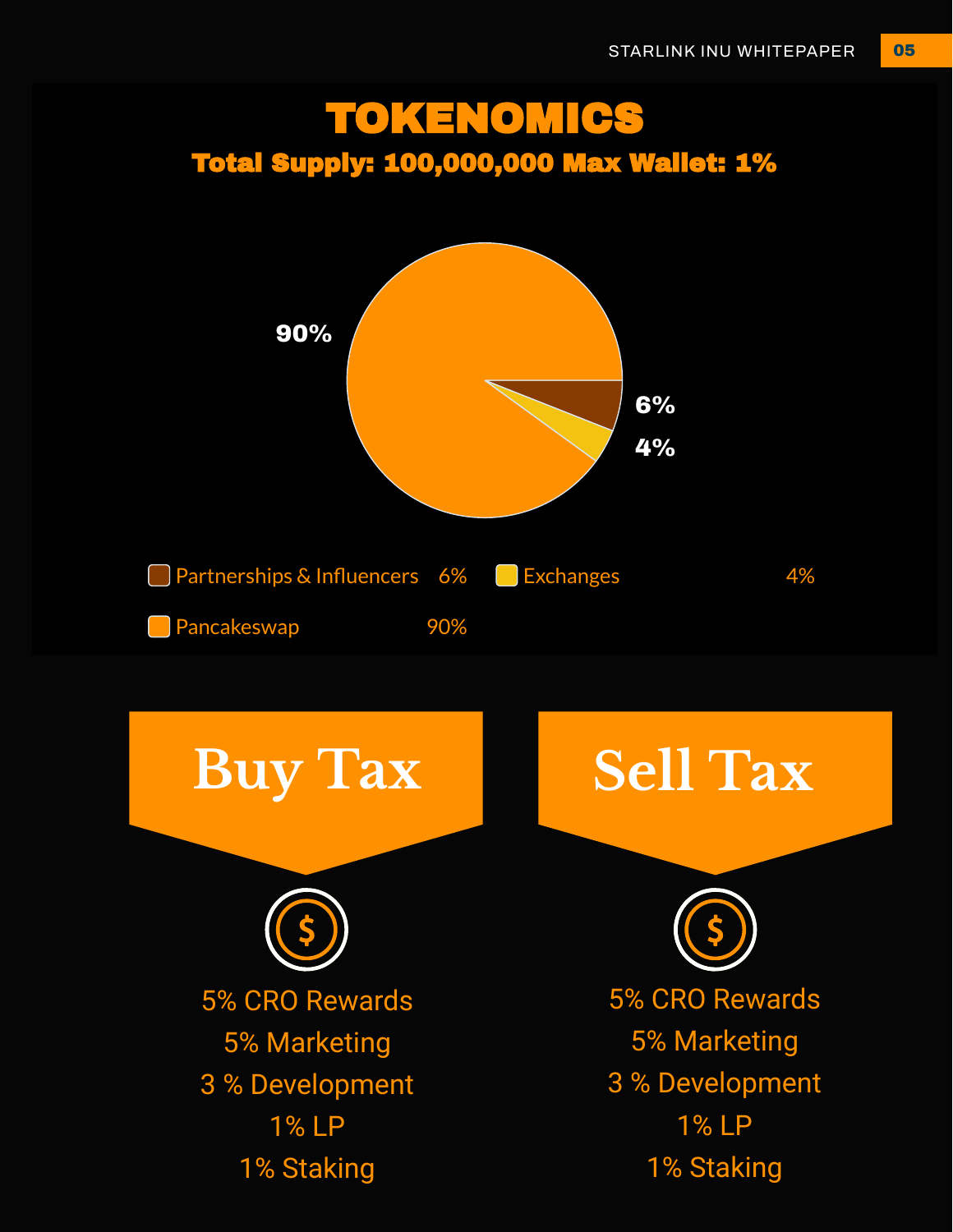# ROAD MAP & FUTURE PROSPECTS



**Phase 1**

- The Vision Starlink Inu is born
- Launch of Website, Telegram, Twitter and other socials
	- Extensive marketing strategy for Prelaunch
		- 5000 Telegram Members
		- Fairlaunch on Pancakeswap

**Phase 2**

- CMC & CG application
- 10,000 Telegram members
	- Certik Audit
- Strategic Marketing Push
- Cronos Blockchain Listing



**Phase 3**

- Aggressive project and community growth
	- 15,000 Holders
	- Crypto Influencers Partnerships
		- Techrate Audit
		- Eth Blockchain Listing



**Phase 4**

- Launch of relevant use cases
	- Multiple exchange listings
		- 20,000 Holders
		- Crypto.com Listing
			- Binance Listing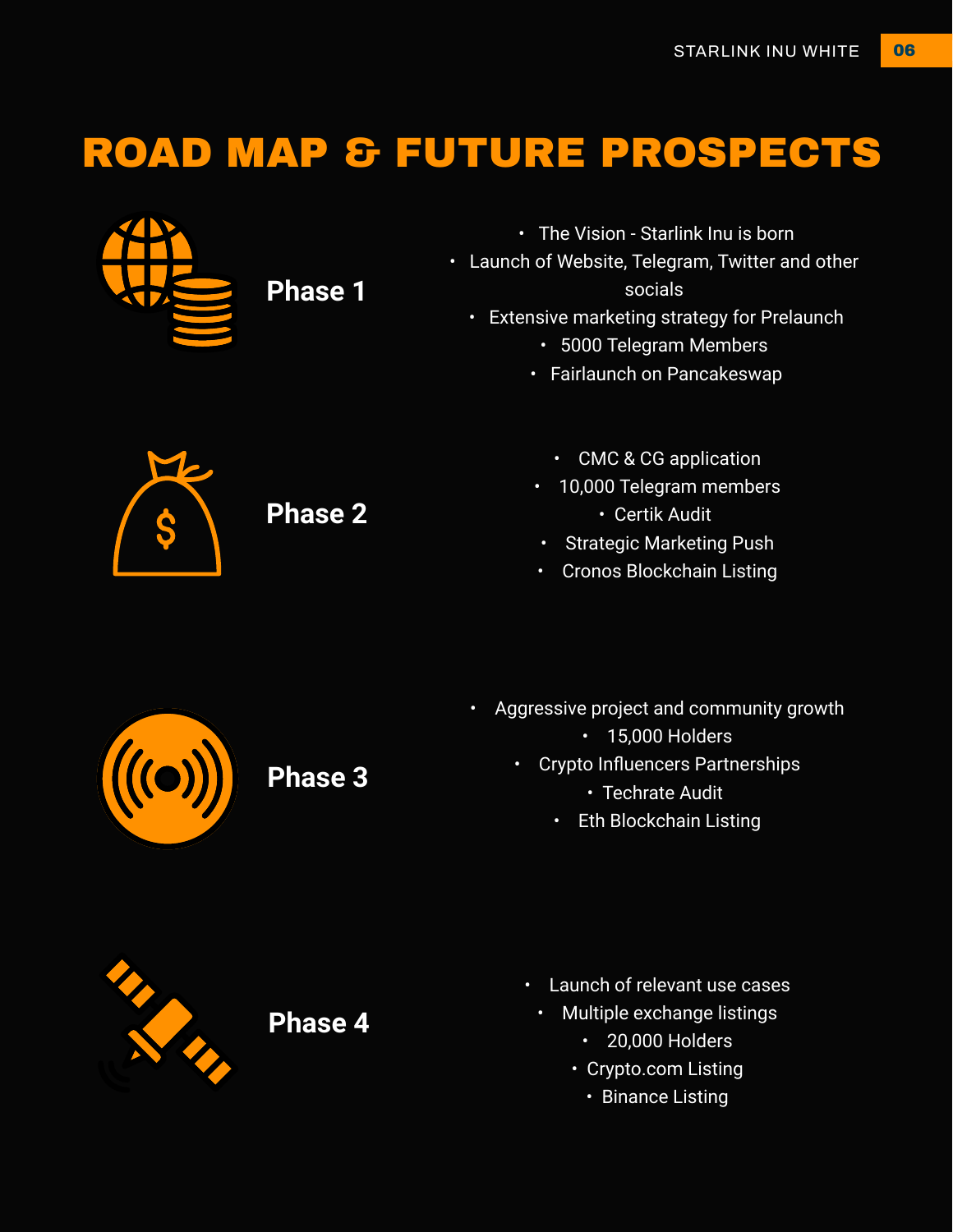#### DEVELOPER TEAM

We are a diverse four man team, a group of very experienced developers, marketers, and business owners who are part of the team that launched the Santa Floki project.

We are passionate in creating long term and relevant projects that are able to scale and achieve massive following.

We are known for our unparalleled viral marketing execution, to robust influencer connections and development of vibrant communities.

With our mission to become the largest CRO rewards token in all of crypto, we will stay true to our values of integrity, excellence, and creating projects that help improve people's lives.